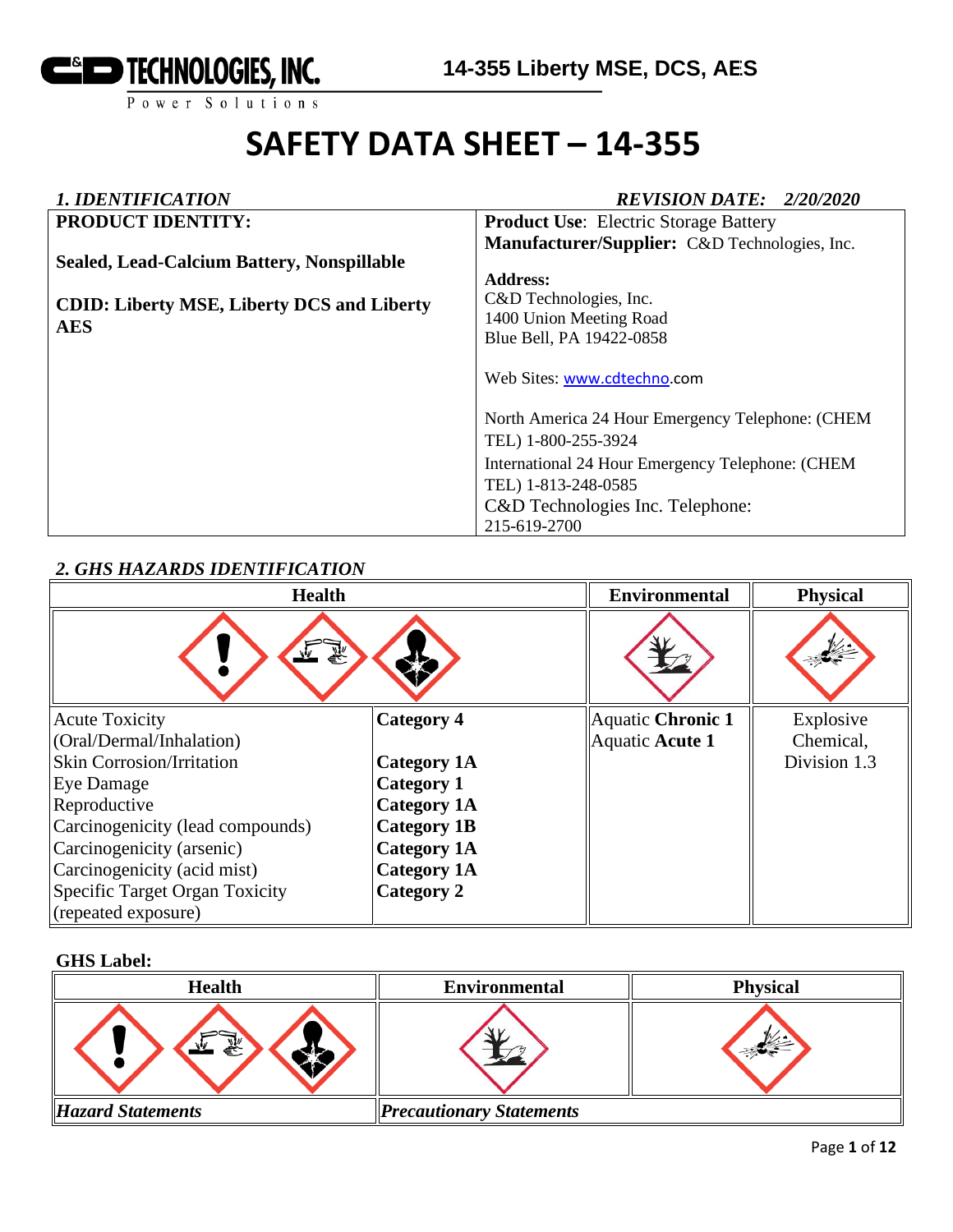

# **SAFETY DATA SHEET – 14-355**

|                                                   | Obtain special instructions before use.                                                                      |
|---------------------------------------------------|--------------------------------------------------------------------------------------------------------------|
| DANGER!                                           |                                                                                                              |
| Harmful if swallowed, inhaled, or in contact      | Do not handle until all safety precautions have been read and understood.<br>Wash thoroughly after handling. |
| with skin.                                        |                                                                                                              |
| Acid causes severe skin burns and eye             | Do not eat drink or smoke when using this product.                                                           |
|                                                   | Avoid contact during pregnancy/while nursing.                                                                |
| damage.                                           | Wear protective gloves/protective clothing, eye protection/face protection.                                  |
| May damage fertility or the unborn child if       | Use only outdoors or in a well-ventilated area.                                                              |
| ingested or inhaled.                              | Avoid contact with internal acid.                                                                            |
|                                                   | Do not breathe dust/fume/gas/mist/vapors/spray.                                                              |
| May cause harm to breast-fed children.            | Keep away from heat/sparks/open flames/hot surfaces. No smoking                                              |
| May cause cancer if ingested or inhaled.          | <b>IF SWALLOWED OR CONSUMED:</b> rinse mouth.                                                                |
| Causes skin irritation, serious eye damage.       | Do NOT induce vomiting. Call a poison center/doctor if you feel unwell.                                      |
| Contact with internal components may cause        | IF ON CLOTHING OR SKIN (or hair): Remove/Take off immediately all contaminated                               |
|                                                   | clothing and wash it before reuse. Rinse skin with water/shower.                                             |
| irritation or severe burns.                       | <b>IF INHALED:</b> Remove person to fresh air and keep comfortable for breathing.                            |
| Causes damage to central nervous system,          | Immediately call a POISON CENTER or doctor/physician.                                                        |
| blood and kidneys through prolonged or            | IF IN EYES: Rinse cautiously with water for several minutes.                                                 |
| repeated exposure if ingested or inhaled.         | Remove contact lenses, if present and easy to do. Continue rinsing.                                          |
|                                                   | If exposed/concerned, or if you feel unwell seek medical attention/advice.                                   |
| Irritating to eyes, respiratory system, and skin. | Store locked up, in a well-ventilated area, in accordance with local and national                            |
| May form explosive air/gas mixture during         | regulation.                                                                                                  |
| charging.                                         | Dispose of contents/container in accordance with local and national regulation                               |
| Explosive, fire, blast or projection hazard.      | Keep out of reach of children.                                                                               |

| <b>HEALTH HAZARDS</b>            |             |                                                |
|----------------------------------|-------------|------------------------------------------------|
| <b>Acute Toxicity</b>            | Signal Word | <b>Hazard Statement</b>                        |
| Oral A.1 (6)                     | Warning     | H302: Harmful if swallowed                     |
| Dermal A.1 $(5)$                 | Warning     | H312: Harmful in contact with skin             |
| Inhalation A.1 $(5)$             | Warning     | H332: Harmful if inhaled                       |
|                                  |             |                                                |
| Skin Irritation                  |             |                                                |
| A.2(2)                           | Warning     | H315: Causes skin irritation                   |
| <b>Skin Corrosion</b>            |             |                                                |
| A.2 (1A.1B.1C)                   | Danger      | H314: Causes serious skin burns and eye damage |
| Serious Eye Damage               |             |                                                |
| A.3(1)                           | Danger      | H318: Causes serious eye damage                |
| Eye Irritation                   |             |                                                |
| A.3 (2A)                         | Warning     | H319: Causes serious eye irritation            |
| <b>Respiratory Sensitization</b> |             |                                                |
| A.4 (1A, 1B)                     | Danger      | H334: May cause allergy or asthma symptoms or  |
|                                  |             | breathing difficulties if inhaled              |
| <b>Skin Sensitization</b>        |             |                                                |
| A.4 (1A, 1B)                     | Warning     | H317: May cause an allergic skin reaction      |
| <b>Germ Cell Mutagenicity</b>    |             |                                                |
| $A.5$ (1A, 1B)                   | Danger      | H:340: May cause genetic defects               |
| A.5(2)                           | Warning     | H341: Suspected of causing genetic defects     |
| Carcinogenicity                  |             |                                                |
|                                  |             |                                                |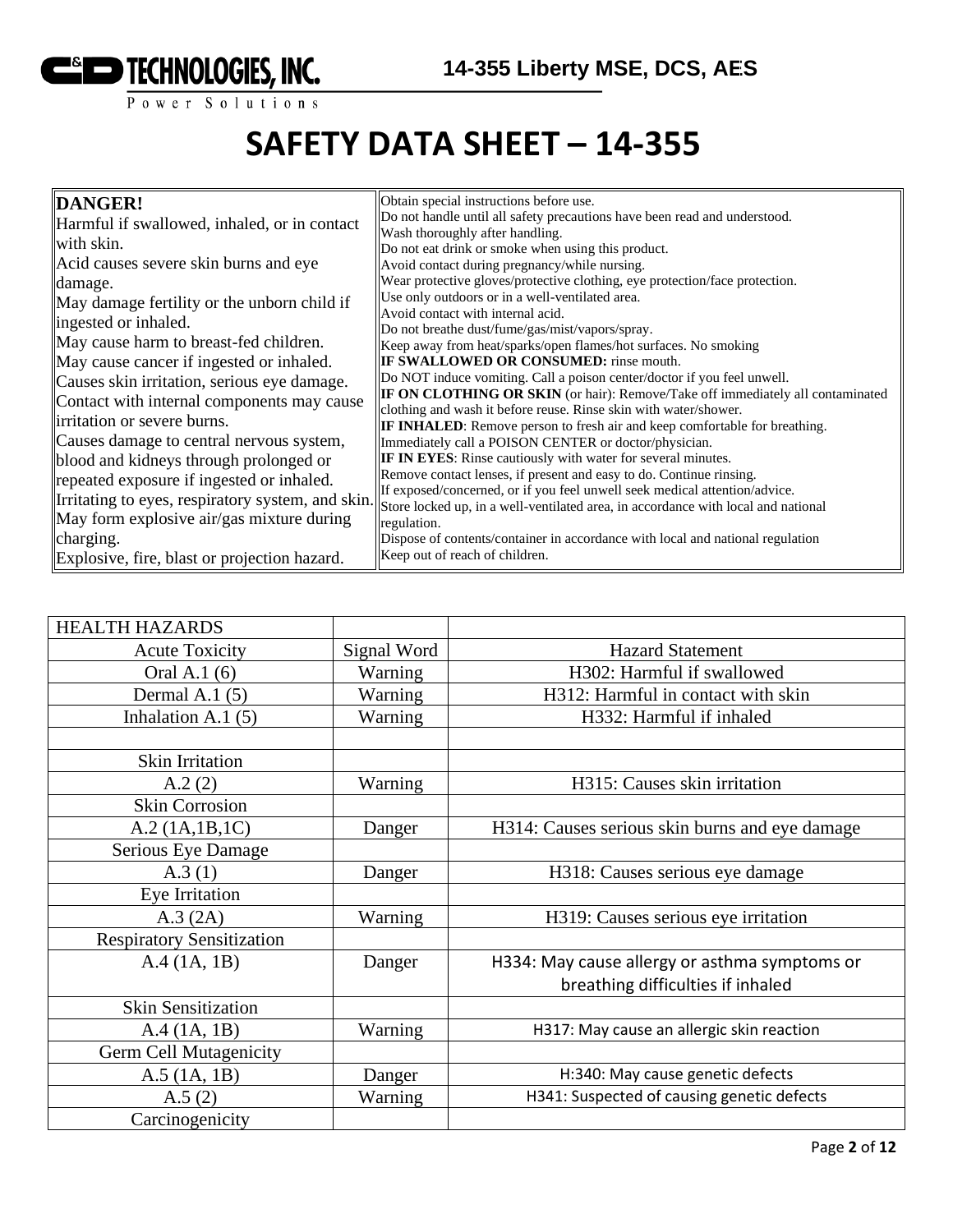

# **SAFETY DATA SHEET – 14-355**

| A.6(1A, 1B)                                              | Danger  | H350: May cause cancer                                     |
|----------------------------------------------------------|---------|------------------------------------------------------------|
| A.6(2)                                                   | Warning | H351: Suspected of causing cancer                          |
| <b>Reproductive Toxicity</b>                             |         |                                                            |
| A.7(1A, 1B)                                              | Danger  | H360: May damage fertility or the unborn child.            |
| A.7(2)                                                   | Warning | H361: Suspected of damaging fertility or the unborn child. |
| <b>Specific Target Organ Toxicity</b><br>Single Exposure |         |                                                            |
| A.8(1)                                                   | Danger  | H370: Causes damage to organs                              |
| A.8(2)                                                   | Warning | H371: May cause damage to organs                           |
| <b>Specific Target Organ Toxicity</b>                    |         |                                                            |
| Repeated or Prolonged Exposure                           |         |                                                            |
| A.9(1)                                                   | Danger  | H372: Causes damage to organs                              |
| A.9(2)                                                   | Warning | H373: May cause damage to organs                           |
| <b>Aspiration Hazard</b>                                 |         |                                                            |
| A.10(1)                                                  | Danger  | H304: May be fatal if swallowed and enters airways         |
| ENVIRONMENTAL HAZARDS                                    |         |                                                            |
| <b>Aquatic Toxicity Acute</b>                            |         |                                                            |
|                                                          | Warning | H400: Very toxic to aquatic life                           |
| <b>Aquatic Toxicity Chronic</b>                          |         |                                                            |
| 2.1                                                      | Warning | H410: Very toxic to aquatic life with long lasting effects |

#### *3. \*COMPOSITION / INFORMATION ON INGREDIENTS*

| <b>INGREDIENTS</b> (Chemical/Common Names):         | CAS No.:  | $%$ by Wt: |
|-----------------------------------------------------|-----------|------------|
| <i>*Lead</i> , Lead Compounds                       | 7439-92-1 | $72 - 73$  |
| *Sulfuric Acid/ Battery Electrolyte 1.300 sg 40% wt | 7664-93-9 | $7 - 8$    |
| (H2SO4/H2O)                                         |           |            |
| Tin                                                 | 7440-31-5 | < 0.1      |
| Aluminum                                            | 7429-90-5 | < 0.01     |
| *Brass                                              | 7440-50-8 | < 0.01     |
| NON-HAZARDOUS INGREDIENTS                           |           |            |
| Water                                               | 7732-18-5 | $15 - 17$  |
| Calcium                                             | 7440-70-2 | 0.01       |
| <b>Inert Components</b>                             | N/A       | $3 - 6$    |
| *Section 313 (40 CFR 372) Listed Toxic Chemical     |           |            |

# *4. FIRST AID MEASURES*

# **INHALATION:**

Sulfuric Acid: Remove to fresh air immediately. If not breathing, give artificial respiration. If breathing is difficult, give oxygen. Consult a physician.

Lead: Remove from exposure, gargle, wash nose and lips; consult physician.

#### **INGESTION:**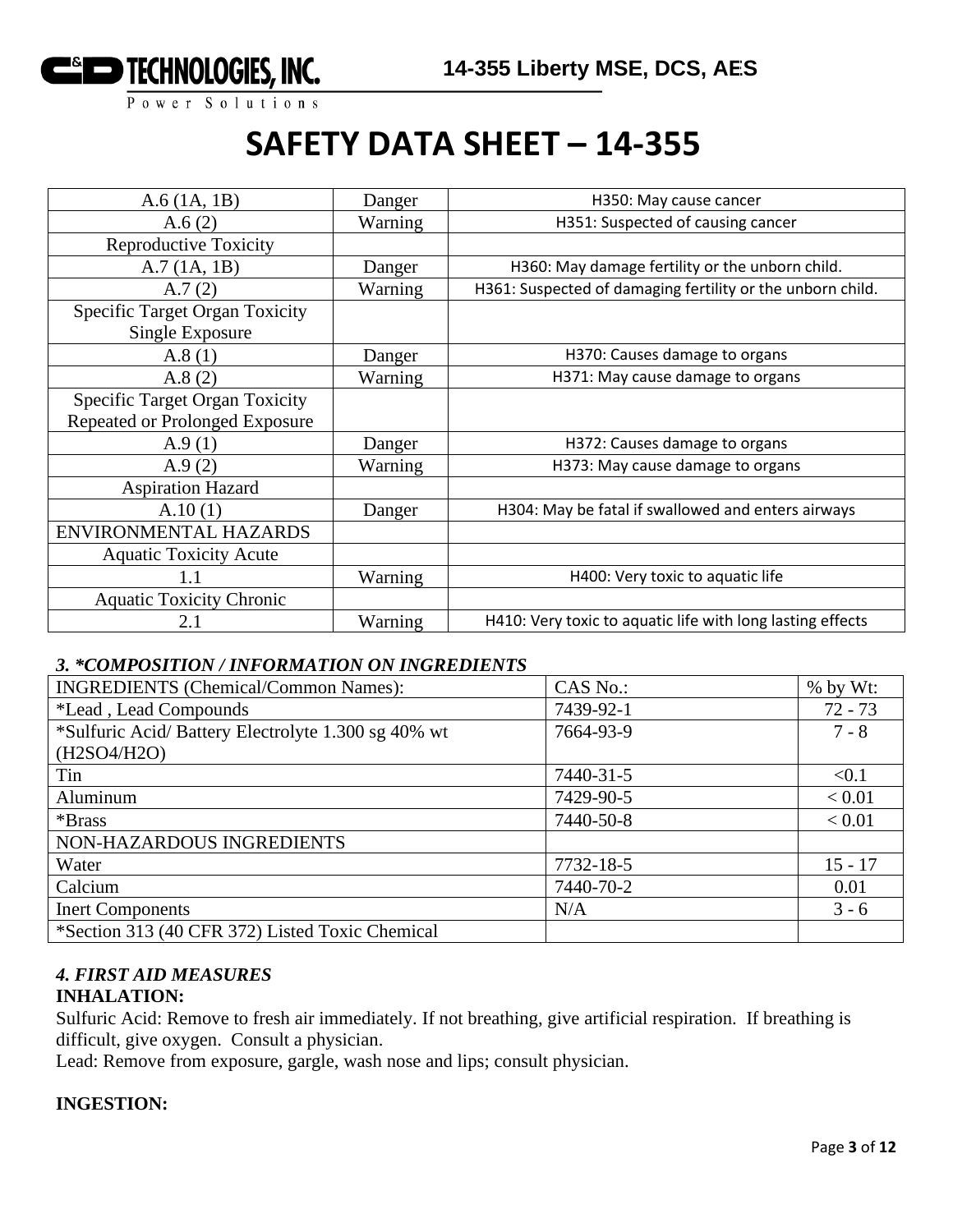

# **SAFETY DATA SHEET – 14-355**

Sulfuric Acid: Give large quantities of water; Do NOT induce vomiting or aspiration into the lungs may occur and can cause permanent injury or death; consult physician. Lead: Consult physician immediately.

#### **SKIN:**

Sulfuric Acid: Flush with large amounts of water for at least 15 minutes; remove contaminated clothing completely, including shoes. If symptoms persist, seek medical attention. Wash contaminated clothing before reuse. Discard contaminated shoes.

Lead: Wash immediately with soap and water.

#### **EYES:**

Sulfuric Acid and Lead: Flush immediately with large amounts of water for at least 15 minutes while lifting lids; Seek immediate medical attention if eyes have been exposed directly to acid.

### *5. FIRE FIGHTING MEASURES*

**Flash Point:** Not Applicable **Oxygen Index** =  $> 28$ **Flammable Limits:** LEL =  $4.1\%$  (Hydrogen Gas in air); UEL =  $74.2\%$ **Extinguishing media:** CO2; foam; dry chemical. Do not use carbon dioxide directly on cells. Avoid breathing vapors. Use appropriate media for surrounding fire.

#### **Fire Fighting Procedures:**

Use positive pressure, self-contained breathing apparatus. Beware of acid splatter during water application and wear acid-resistant clothing, gloves, face and eye protection. If batteries are on charge, shut off power to the charging equipment, but note that strings of series connected batteries may still pose risk of electric shock even when charging equipment is shut down.

#### **Hazardous Combustion Products:**

Highly flammable hydrogen gas is generated during charging and operation of batteries. If ignited by burning cigarette, naked flame or spark, may cause battery explosion with dispersion of casing fragments and corrosive liquid electrolyte. Carefully follow manufacturer's instructions for installation and service. Keep away all sources of gas ignition and do not allow metallic articles to simultaneously contact the negative and positive terminals of a battery. Follow manufacturer's instructions for installation and service.

#### *6: ACCIDENTAL RELEASE MEASURES*

Stop flow of material, contain/absorb small spills with dry sand, earth or vermiculite. Do not use combustible materials. If possible, carefully neutralize spilled electrolyte with soda ash, sodium bicarbonate, lime, etc. Wear acid-resistant clothing, boots, gloves, and face shield. Do not allow discharge of un-neutralized acid to sewer. Acid must be managed in accordance with approved local, state, and federal requirements. Consult state environmental agency and/or federal EPA.

#### *7. HANDLING AND STORAGE* **Handling:**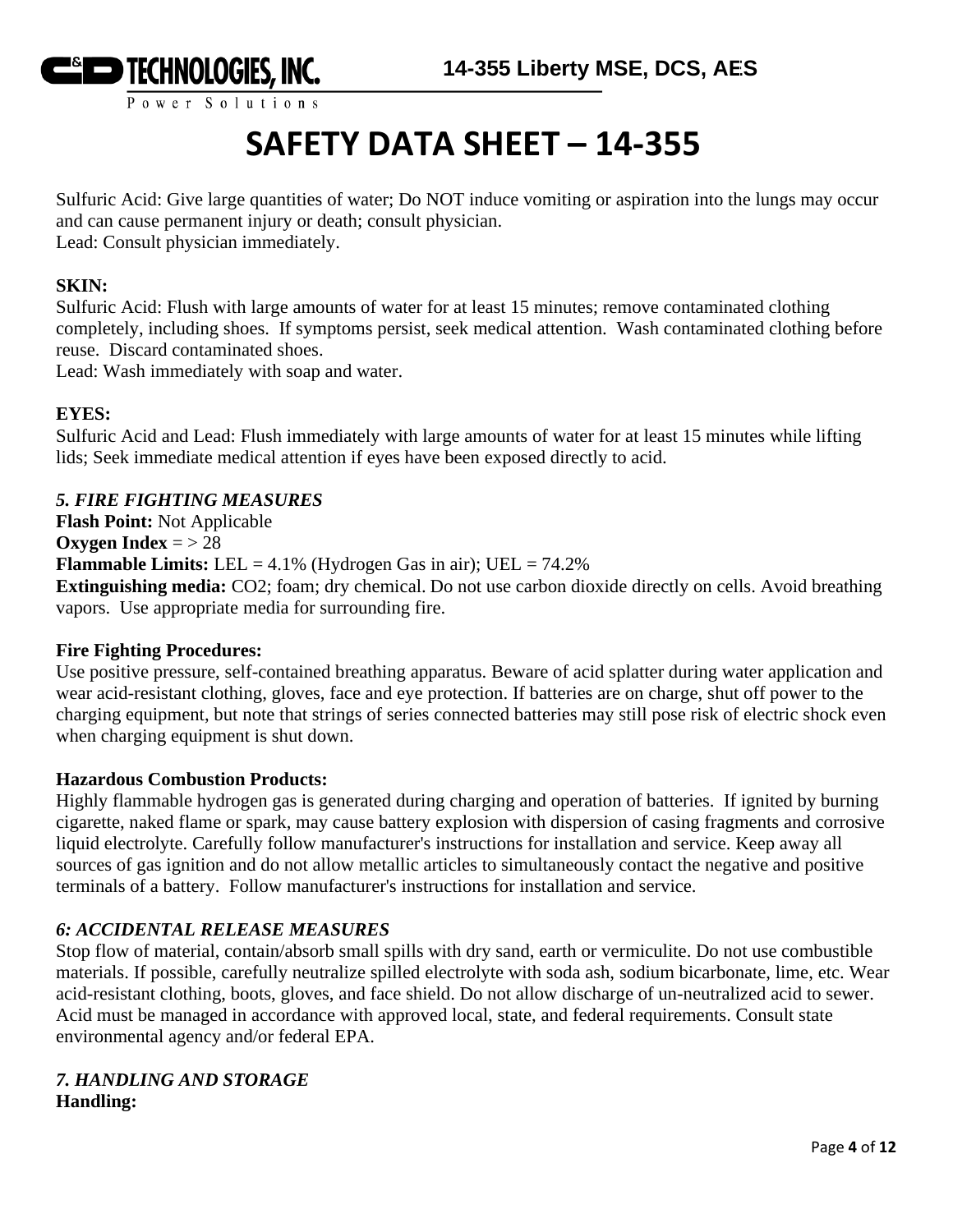

# **SAFETY DATA SHEET – 14-355**

Unless involved in recycling operations, do not breach the casing or empty the contents of the battery. Handle carefully and avoid tipping, which may allow electrolyte leakage. There may be increasing risk of electric shock from strings of connected batteries. Keep containers tightly closed when not in use. If battery case is broken, avoid contact with internal components. Keep vent caps on and cover terminals to prevent short circuits. Place cardboard between layers of stacked automotive batteries to avoid damage and short circuits. Keep away from combustible materials, organic chemicals, reducing substances, metals, strong oxidizers and water. Use banding or stretch wrap to secure items for shipping.

### **Storage:**

Store batteries under roof in cool, dry, well-ventilated areas separated from incompatible materials and from activities that may create flames, spark, or heat. Store on smooth, impervious surfaces provided with measures for liquid containment in the event of electrolyte spills. Keep away from metallic objects that could bridge the terminals on a battery and create a dangerous short-circuit.

## **Charging:**

There is a possible risk of electric shock from charging equipment and from strings of series connected batteries, whether or not being charged. Shut-off power to chargers whenever not in use and before detachment of any circuit connections. Batteries being charged will generate and release flammable hydrogen gas. Charging space should be ventilated. Keep battery vent caps in position. Prohibit smoking and avoid creation of flames and sparks nearby. Wear face and eye protection when near batteries being charged.

# *8. EXPOSURE CONTROLS / PERSONAL PROTECTION*

| $\overline{\phantom{a}}$  |                 |              |                 |            |             |         |
|---------------------------|-----------------|--------------|-----------------|------------|-------------|---------|
| <b>INGREDIENTS</b>        | <b>OSHA PEL</b> | <b>ACGIH</b> | <b>US NIOSH</b> | Quebec PEV | Ontario OEL | EU OEL  |
| (Chemical/Common Names):  |                 |              |                 |            |             |         |
| Lead, Lead Compounds      | 0.05            | 0.05         | 0.05            | 0.05       | 0.05        | 0.15(b) |
| Sulfuric Acid/Electrolyte |                 | 0.2          |                 |            | 0.2         | 0.05(c) |
| $(H_2SO_4/H_2O)$          |                 |              |                 |            |             |         |
| Tin                       | 2.0             | 2.0          | 2.0             |            |             |         |
| Aluminum                  | 15.0            | 10.0         | 10.0            |            |             |         |
| <b>Brass</b>              | 0.1             | 1.0          | 1.0             |            |             |         |

### **Exposure Limits (mg/m<sup>3</sup> ) Note: N.E. = Not Established**

**(a)**As dusts/mists **(b)**As inhalable aerosol **(c)**Thoracic fraction

## **Engineering Controls (Ventilation):**

Store and handle in well-ventilated area. If mechanical ventilation is used, components must be acid-resistant. Handle batteries cautiously, do not tip to avoid spills. Make certain vent caps are on securely. If battery case is damaged, avoid bodily contact with internal components. Wear protective clothing, eye and face protection, when filling, charging or handling batteries. Do not allow metallic materials to simultaneously contact both the positive and negative terminals of the batteries. Charge batteries in areas with adequate ventilation. General dilution ventilation is acceptable.

## **Respiratory Protection (NIOSH/MSHA approved):**

None required under normal conditions. When concentrations of sulfuric acid mist are known to exceed PEL, use NIOSH or MSHA-approved respiratory protection.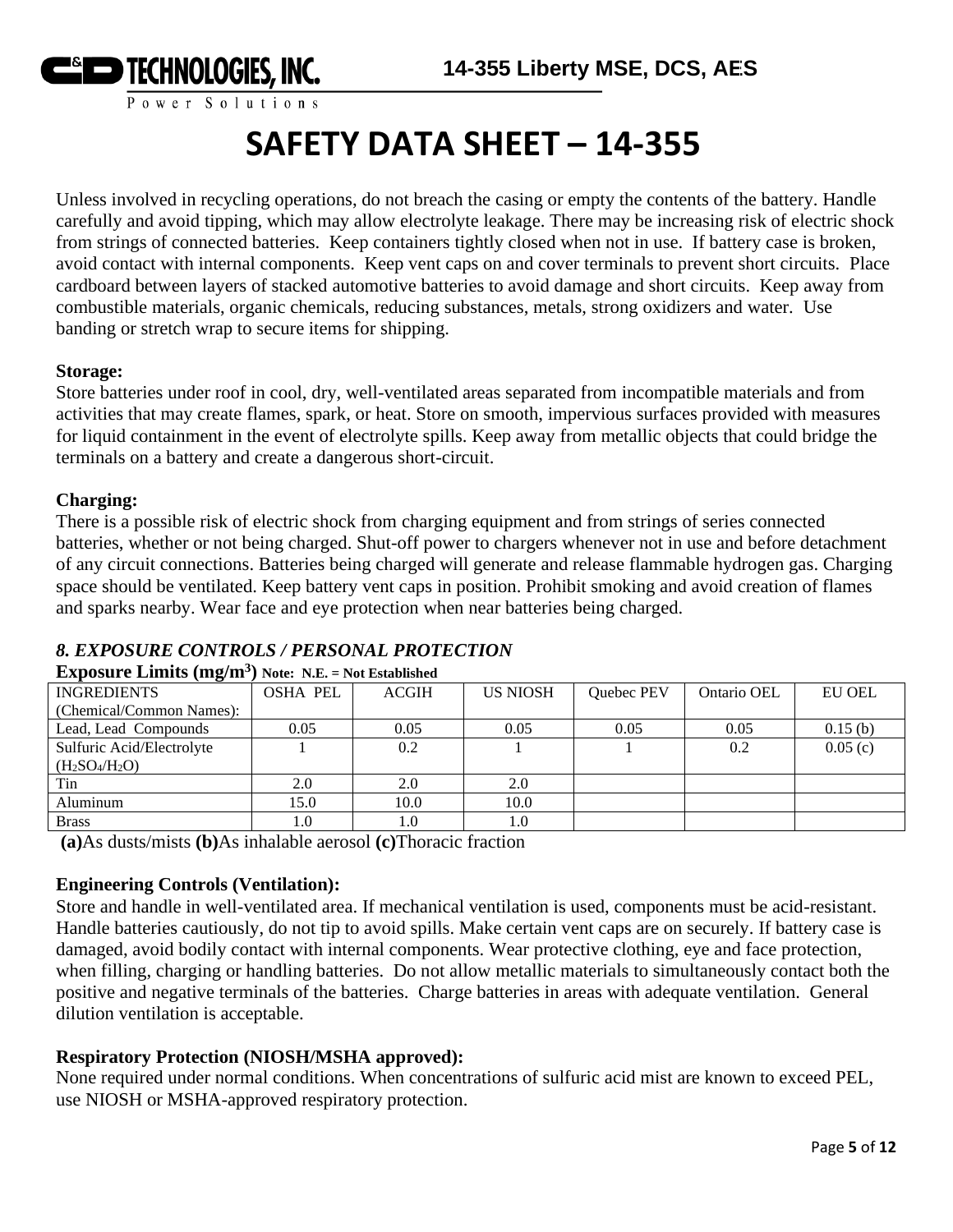

# **SAFETY DATA SHEET – 14-355**

### **Skin Protection:**

If battery case is damaged, use rubber or plastic acid-resistant gloves with elbow-length gauntlet, acid-resistant apron, clothing and boots.

#### **Eye Protection:**

If battery case is damaged, use chemical goggles or face shield.

#### **Other Protection:**

In areas where water and sulfuric acid solutions are handled in concentrations greater than 1%, emergency eyewash stations and showers should be provided, with unlimited water supply. Chemically impervious apron and face shield recommended when adding water or electrolyte to batteries. Wash Hands after handling.

## *9. PHYSICAL AND CHEMICAL PROPERTIES*

| Properties Listed Below are for Electrolyte:                                                     |               |                                     |                               |  |
|--------------------------------------------------------------------------------------------------|---------------|-------------------------------------|-------------------------------|--|
| Boiling Point: $\vert$ 235 F                                                                     |               | Specific Gravity ( $H2O = 1$ ):     | $1.310 + (-0.010$             |  |
| Melting Point:                                                                                   | N/A           | Vapor Pressure (mm Hg):             | 1mm @ 145.8                   |  |
| Solubility in Water: $\vert$ N/A                                                                 |               | Vapor Density (AIR = 1):            | <b>Greater than 1</b>         |  |
| Evaporation Rate:   Less than 1                                                                  |               | % Volatile by Weight:               | N/A                           |  |
| (Butyl Acetate $= 1$ )                                                                           |               |                                     |                               |  |
| $pH$ :                                                                                           | $\sim$ 1 to 2 | Flash Point:                        | <b>Below room temperature</b> |  |
|                                                                                                  |               |                                     | (as hydrogen gas)             |  |
| LEL (Lower Explosive                                                                             | 4%            | UEL (Upper Explosive Limit) $\vert$ | 74% (Hydrogen)                |  |
| Limit)                                                                                           | (Hydrogen)    |                                     |                               |  |
| Manufactured article; no apparent odor. Gelled electrolyte is a clear to<br>Appearance and Odor: |               |                                     |                               |  |
| cloudy liquid with a sharp, penetrating, pungent odor. Formed lead                               |               |                                     |                               |  |
| dioxide is dark brown in color with a slight acidic odor.                                        |               |                                     |                               |  |

## *10. STABILITY AND REACTIVITY*

Stability: Stable  $X$  Unstable  $\_\_\_\$ 

This product is stable under normal conditions at ambient temperature.

**Conditions to Avoid:** Prolonged overcharge at high current; sources of ignition.

**Incompatibilities:** (materials to avoid)

Electrolyte: Contact with combustibles and organic materials may cause fire and explosion. Also reacts violently with strong reducing agents, metals, sulfur trioxide gas, strong oxidizers, and water. Contact with metals may produce toxic sulfur dioxide fumes and may release flammable hydrogen gas.

Lead compounds: Avoid contact with strong acids, bases, halides, halogenates, potassium nitrate,

permanganate, peroxides, nascent hydrogen, and reducing agents.

Arsenic compounds: strong oxidizers; bromine azide. NOTE: hydrogen gas can react with inorganic arsenic to form the highly toxic gas – arsine

### **Hazardous Decomposition Products:**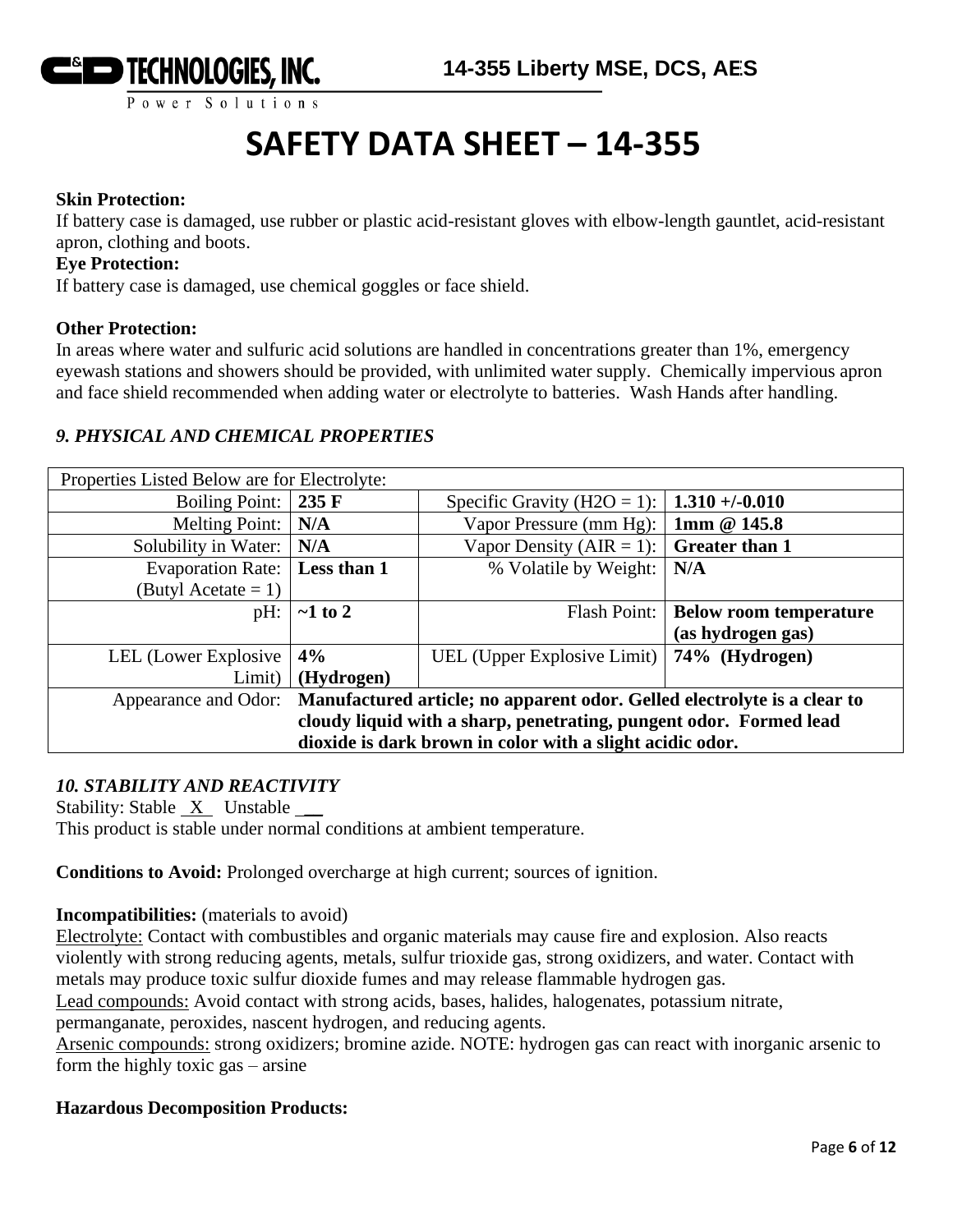

# **SAFETY DATA SHEET – 14-355**

Electrolyte: Sulfur trioxide, carbon monoxide, sulfuric acid mist, sulfur dioxide, hydrogen sulfide. Lead compounds: Temperatures above the melting point are likely to produce toxic metal fume, vapor, or dust; contact with strong acid or base or presence of nascent hydrogen may generate highly toxic arsine gas.

#### **Hazardous Polymerization:**

Will not occur

#### *11. TOXICOLOGICAL INFORMATION*

#### **Routes of Entry:**

Sulfuric Acid: Harmful by all routes of entry.

Lead Compounds: Hazardous exposure can occur only when product is heated, oxidized or otherwise processed or damaged to create dust, vapor or fume. The presence of nascent hydrogen may generate highly toxic arsine gas.

#### **Inhalation:**

Sulfuric Acid: Breathing of sulfuric acid vapors or mists may cause severe respiratory irritation. Lead Compounds: Inhalation of lead dust or fumes may cause irritation of upper respiratory tract and lungs.

#### **Ingestion:**

Sulfuric Acid: May cause severe irritation of mouth, throat, esophagus and stomach. Lead Compounds: Acute ingestion may cause abdominal pain, nausea, vomiting, diarrhea and severe cramping. This may lead rapidly to systemic toxicity and must be treated by a physician.

#### **Skin Contact:**

Sulfuric Acid: Severe irritation, burns and ulceration. Lead Compounds: Not absorbed through the skin. Arsenic compounds: Contact may cause dermatitis and skin hyperpigmentation

#### **Eye Contact:**

Sulfuric Acid: Severe irritation, burns, cornea damage, and blindness. Lead Compounds: May cause eye irritation.

#### **Effects of Overexposure - Acute:**

Sulfuric Acid: Severe skin irritation, damage to cornea, upper respiratory irritation. Lead Compounds: Symptoms of toxicity include headache, fatigue, abdominal pain, loss of appetite, muscular aches and weakness, sleep disturbances and irritability.

#### **Effects of Overexposure - Chronic:**

Sulfuric Acid: Possible erosion of tooth enamel, inflammation of nose, throat & bronchial tubes. Lead Compounds: Anemia; neuropathy, particularly of the motor nerves, with wrist drop; kidney damage; reproductive changes in males and females. Repeated exposure to lead and lead compounds in the workplace may result in nervous system toxicity. Some toxicologists report abnormal conduction velocities in persons with blood lead levels of 50 μg/100 ml or higher. Heavy lead exposure may result in central nervous system damage, encephalopathy and damage to the blood-forming (hematopoietic) tissues.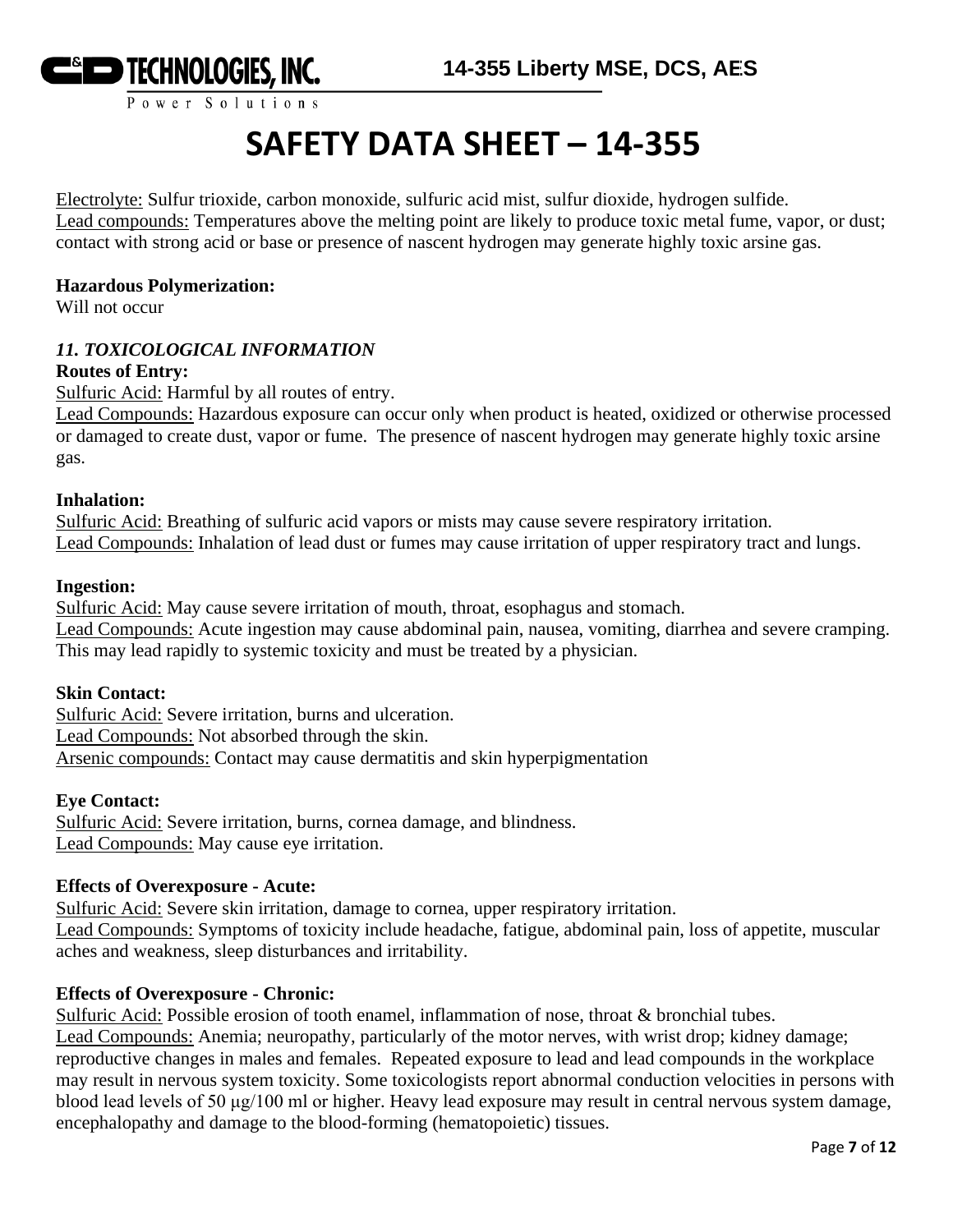

# **SAFETY DATA SHEET – 14-355**

#### **Carcinogenicity:**

Sulfuric Acid: The International Agency for Research on Cancer (IARC) has classified "strong inorganic acid mist containing sulfuric acid" as a Category I carcinogen, a substance that is carcinogenic to humans. This classification does not apply to liquid forms of sulfuric acid or sulfuric acid solutions contained within a battery. Inorganic acid mist (sulfuric acid mist) is not generated under normal use of this product. Misuse of the product, such as overcharging, may result in the generation of sulfuric acid mist.

Lead Compounds: Lead is listed as a 2B carcinogen, likely in animals at extreme doses. Proof of carcinogenicity in humans is lacking at present.

Arsenic: Listed by National Toxicology Program (NTP), International Agency for Research on Cancer (IARC), OSHA and NIOSH as a carcinogen only after prolonged exposure at high levels.

#### **Medical Conditions Generally Aggravated by Exposure:**

Overexposure to sulfuric acid mist may cause lung damage and aggravate pulmonary conditions. Contact of sulfuric acid with skin may aggravate diseases such as eczema and contact dermatitis. Lead and its compounds can aggravate some forms of kidney, liver and neurologic diseases.

#### **Acute Toxicity:**

Inhalation LD50: Electrolyte: LC50 rat: 375 mg/m3; LC50: guinea pig: 510 mg/m3 Elemental Lead: Acute Toxicity Point Estimate  $= 4500$  ppmV (based on lead bullion)

Oral LD50: Electrolyte: rat: 2140 mg/kg Elemental lead: Acute Toxicity Estimate (ATE) = 500 mg/kg body weight (based on lead bullion)

#### **Additional Health Data:**

All heavy metals, including the hazardous ingredients in this product, are taken into the body primarily by inhalation and ingestion. Most inhalation problems can be avoided by adequate precautions such as ventilation and respiratory protection covered in Section 8. Follow good personal hygiene to avoid inhalation and ingestion: wash hands, face, neck and arms thoroughly before eating, smoking or leaving the work site. Keep contaminated clothing out of non-contaminated areas, or wear cover clothing when in such areas. Restrict the use and presence of food, tobacco and cosmetics to non-contaminated areas. Work clothes and work equipment used in contaminated areas must remain in designated areas and never taken home or laundered with personal non-contaminated clothing. This product is intended for industrial use only and should be isolated from children and their environment.

The 19<sup>th</sup> Amendment to EC Directive 67/548/EEC classified lead compounds, but not lead in metal form, as possibly toxic to reproduction. Risk phrase 61: May cause harm to the unborn child, applies to lead compounds, especially soluble forms.

#### *12. ECOLOGICAL INFORMATION*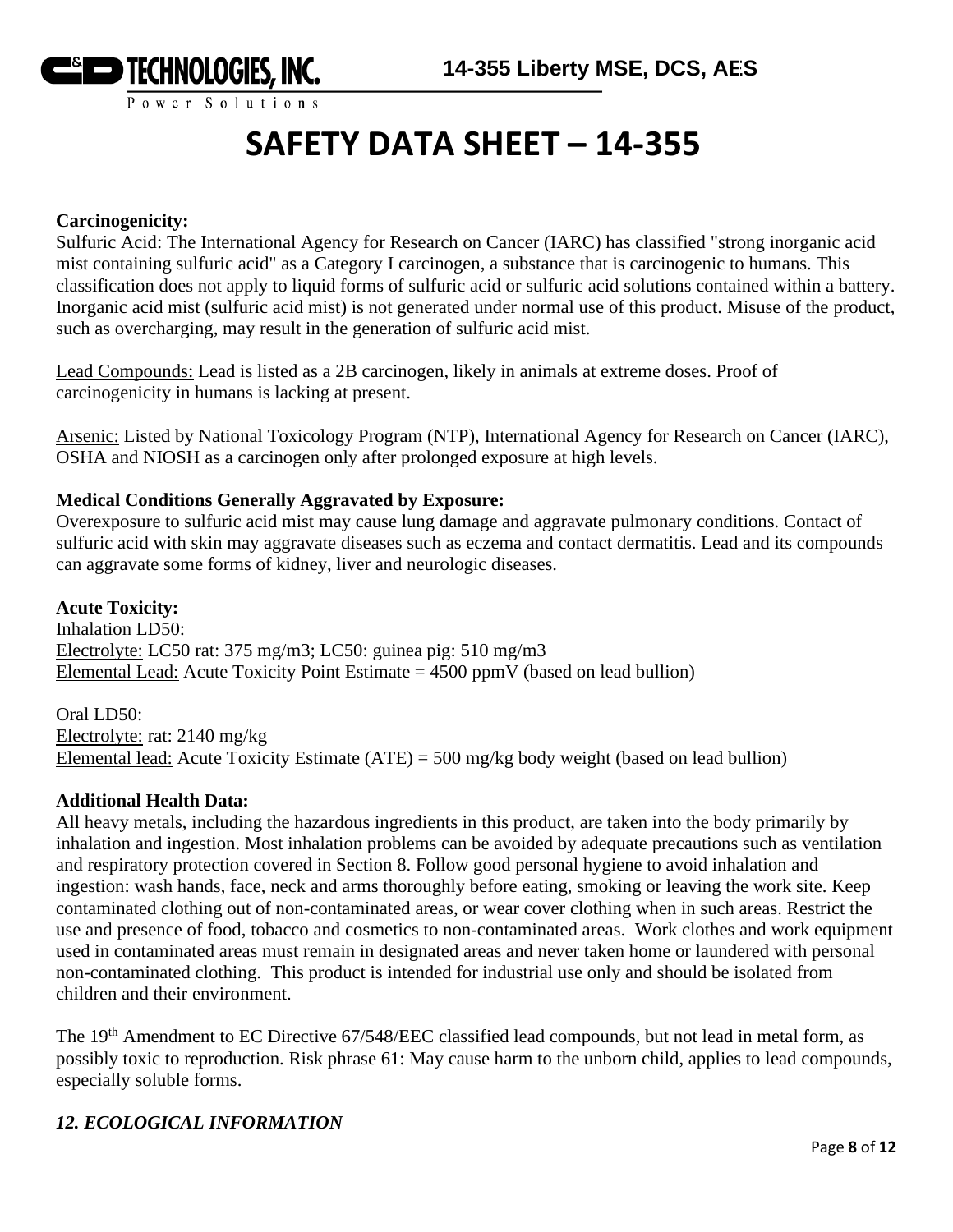

# **SAFETY DATA SHEET – 14-355**

**Environmental Fate:** lead is very persistent in soil and sediments. No data on environmental degradation. Mobility of metallic lead between ecological compartments is slow. Bioaccumulation of lead occurs in aquatic and terrestrial animals and plants but little bioaccumulation occurs through the food chain. Most studies include lead compounds and not elemental lead.

### **Environmental Toxicity:** Aquatic Toxicity:

Sulfuric acid: 24-hr LC50, freshwater fish (Brachydanio rerio): 82 mg/L 96 hr- LOEC, freshwater fish (Cyprinus carpio): 22 mg/L Lead: 48 hr LC50 (modeled for aquatic invertebrates): <1 mg/L, based on lead bullion

#### **Additional Information**

- · No known effects on stratospheric ozone depletion.
- · Volatile organic compounds: 0% (by Volume)
- · Water Endangering Class (WGK): NA

# *13. DISPOSAL CONSIDERATIONS (UNITED STATES)*

Spent batteries: Send to secondary lead smelter for recycling. Spent lead-acid batteries are not regulated as hazardous waste when the requirements of 40 CFR Section 266.80 are met. Spilled sulfuric acid is a characteristic hazardous waste; EPA hazardous waste number D002 (corrosivity) and D008 (lead).

Electrolyte: Place neutralized slurry into sealed acid resistant containers and dispose of as hazardous waste, as applicable. Large water diluted spills, after neutralization and testing, should be managed in accordance with approved local, state, and federal requirements. Consult state environmental agency and/or federal EPA.

Following local, State/Provincial, and Federal/National regulations applicable to end-of-life characteristics will be the responsibility of the end-user.

## *14. TRANSPORT INFORMATION*

#### **United States:**

Wet, non-spillable batteries do not need to be shipped and transported as fully-regulated Class 8 Corrosive hazardous materials / dangerous goods when tested, packaged and marked in accordance with the following regulations:

#### **U.S. Hazardous Materials Regulations:** 49 CFR 173.159(f) and 49 CFR 173.159a

- The batteries are excepted from regulation if they have been tested in accordance with the vibration and pressure differential tests found in 49 CFR 173.159(f) and "rupture test" found at 49 CFR 173.159a;
- When offered for transport, the batteries must be protected against short circuits and securely packaged in accordance with 49 CFR 173.159a; and
- The batteries and outer packaging must be marked NON-SPILLABLE BATTERY or NON-SPILLABLE as required by 49 CFR 173.159a

**IATA Dangerous Goods Regulations:** Packing Instruction 872 and Special Provision A67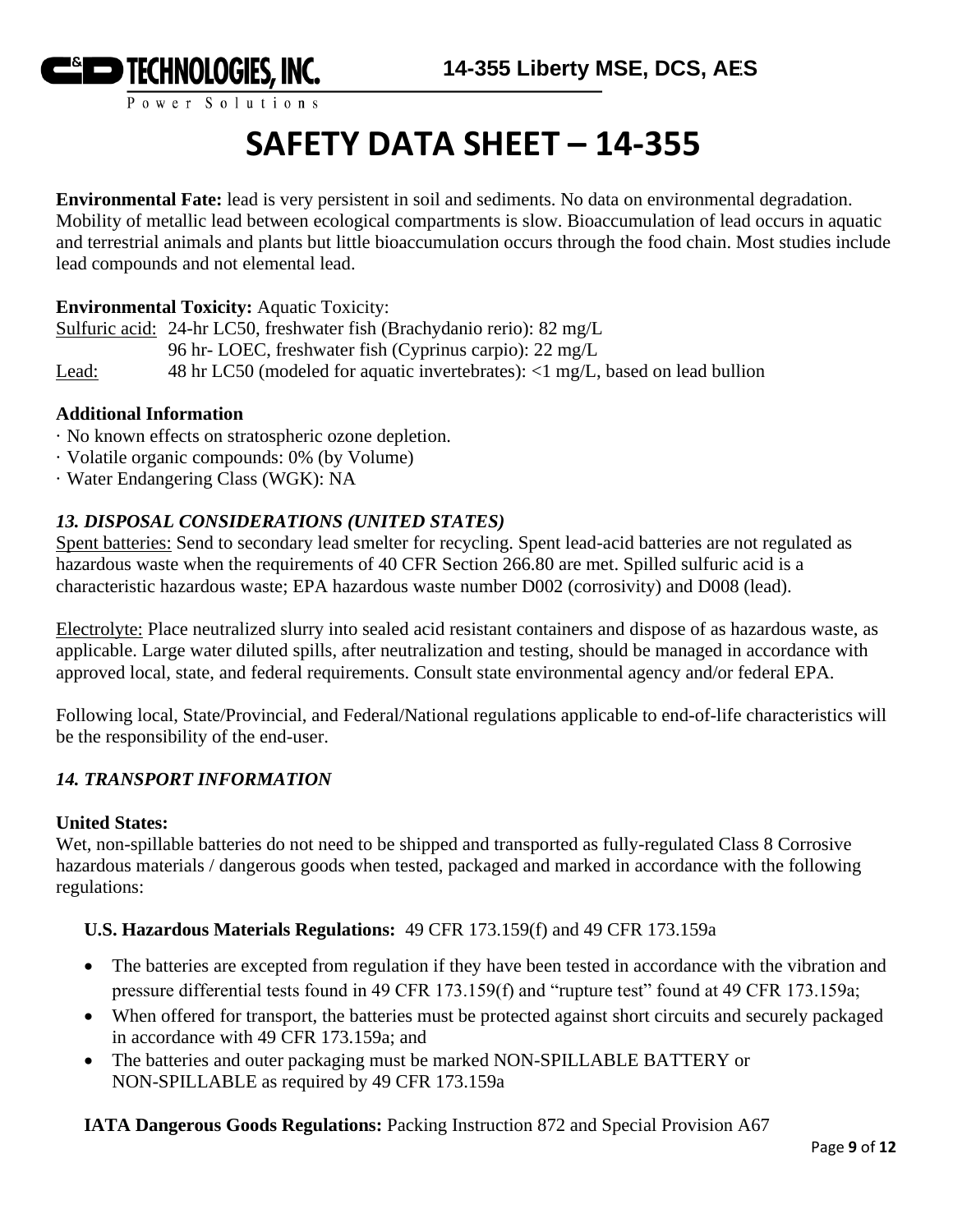

# **SAFETY DATA SHEET – 14-355**

- The batteries are excepted from regulation if they have been tested in accordance with the vibration and pressure differential tests found in Packing Instruction 872 and "rupture test" found in Special Provision A67 of the International Air Transport Association (IATA) Dangerous Goods Regulations
- When offered for transport, the batteries must be protected against short circuits and securely packaged in accordance with Special Provision A67.
- The words "Not Restricted" and "Special Provision A67" must be included in the description of the substance on the Air Waybill when an Air Waybill is issued.

**IMDG Code:** Special Provision 238.1 and 238.2

- The batteries are excepted from regulation if they have been tested in accordance with the vibration and pressure differential tests and "rupture test" found in Special Provision 238.1 and 238.2.
- When offered for transport, the batteries must be protected against short circuits and securely packaged in accordance with Special Provision 238.1 and 238.2.

If the regulations listed above are not met, then Batteries, wet, nonspillable (UN2800) are regulated as Class 8 Corrosive hazardous materials / dangerous goods by the U.S. Department of Transportation (DOT) and international dangerous goods regulatory authorities pursuant to the IATA Dangerous Goods Regulations and IMDG Code.

# *15. REGULATORY INFORMATION*

# **UNITED STATES:**

# **EPCRA Sections 302, 304, 311 & 312**

Lead-acid batteries do **NOT** meet the OSHA definition of an "article" (US EPA, Oct. 1998). The lead and acid that compose these batteries must be included when determining the various thresholds for these EPCRA section regulations. The acid in lead-acid batteries is **Sulfuric Acid**, which is an Extremely Hazardous Substance (EHS). The following table outlines the applicable EPCRA Sections and their respective thresholds for **Sulfuric Acid**:

| <b>EPCRA Sections - Sulfuric Acid</b>             | <b>Thresholds</b>     |
|---------------------------------------------------|-----------------------|
| 302 - Emergency Planning Notification             | TPQ $\geq$ 1,000 lbs. |
| 304 - Emergency Release Notification              | $RQ \ge 1,000$ lbs.   |
| 311 - MSDS Reporting                              | *TPO $\geq$ 500 lbs.  |
| 312 - Chemical Inventory Reporting (i.e. Tier II) | *TPQ $\geq$ 500 lbs.  |

# **\*The reporting threshold for Sulfuric Acid is ≥ the designated TPQ or 500 lbs, whichever is less.**

The lead used in lead-acid batteries does not qualify for any OSHA or EPCRA exemptions. Lead is not an EHS, and the following table outlines the applicable EPCRA Sections and their respective thresholds for **lead**: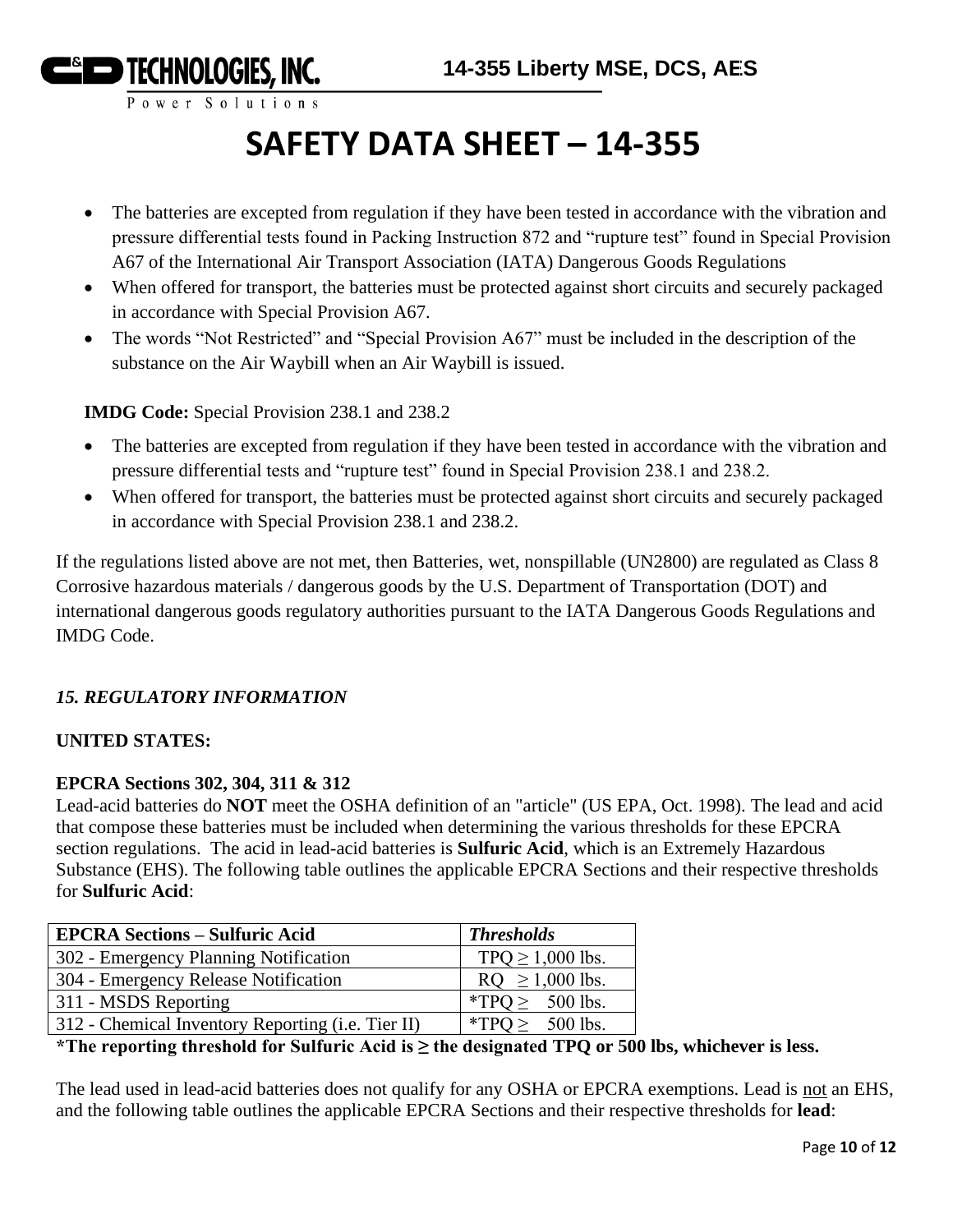

# **SAFETY DATA SHEET – 14-355**

| <b>EPCRA Sections - Lead</b>                      | <b>Thresholds</b>  |
|---------------------------------------------------|--------------------|
| 311 - MSDS Reporting                              | $\geq$ 10,000 lbs. |
| 312 - Chemical Inventory Reporting (i.e. Tier II) | $\geq 10,000$ lbs. |

#### **EPCRA Section 313**

The reporting of lead and sulfuric acid (and their releases) in lead-acid batteries used in cars, trucks, most cranes, forklifts, locomotive engines, and aircraft for the purposes of EPCRA Section 313 is not required. Leadacid batteries used for these purposes are exempt for Section 313 reporting per the "Motor Vehicle Exemption." See page B-22 of the *U.S. EPA Guidance Document for Lead and Lead Compound Reporting under EPCRA Section 313* for additional information of this exemption.

### **TSCA:**

TSCA Section 8b – Inventory Status: All chemicals comprising this product are either exempt or listed on the TSCA Inventory.

TSCA Section 12b (40 CFR Part 707.60(b)) No notice of export will be required for articles, except PCB articles, unless the Agency so requires in the context of individual section 5, 6, or 7 actions.

TSCA Section 13 (40 CFR Part 707.20): No import certification required (EPA 305-B-99-001, June 1999, Introduction to the Chemical Import Requirements of the Toxic Substances Control Act, Section IV.A)

**RCRA:** Spent Lead Acid Batteries are subject to streamlined handling requirements when managed in compliance with 40 CFR section 266.80 or 40 CFR part 273. Waste sulfuric acid is a characteristic hazardous waste; EPA hazardous waste number D002 (corrosivity) and D008 (lead).

#### **STATE REGULATIONS (US):**

#### \***Proposition 65 Warning**

**Battery posts, terminals and related accessories contain lead and lead compounds, chemicals known to the state of California to cause cancer and reproductive harm. Wash hands after handling.**

\*Battery companies not party to the 1999 consent judgment with Mateel Environmental Justice Foundation should include a Proposition 65 Warning that complies with the current version of Proposition 65.

#### **INTERNATIONAL REGULATIONS:**

Distribution into Quebec to follow Canadian Controlled Product Regulations (CPR) 24(1) and 24(2).

Distribution into the EU to follow applicable Directives to the Use, Import/Export of the product as-sold.

#### *16. OTHER INFORMATION*

NFPA Hazard Rating for sulfuric acid: Flammability (Red) =  $0$